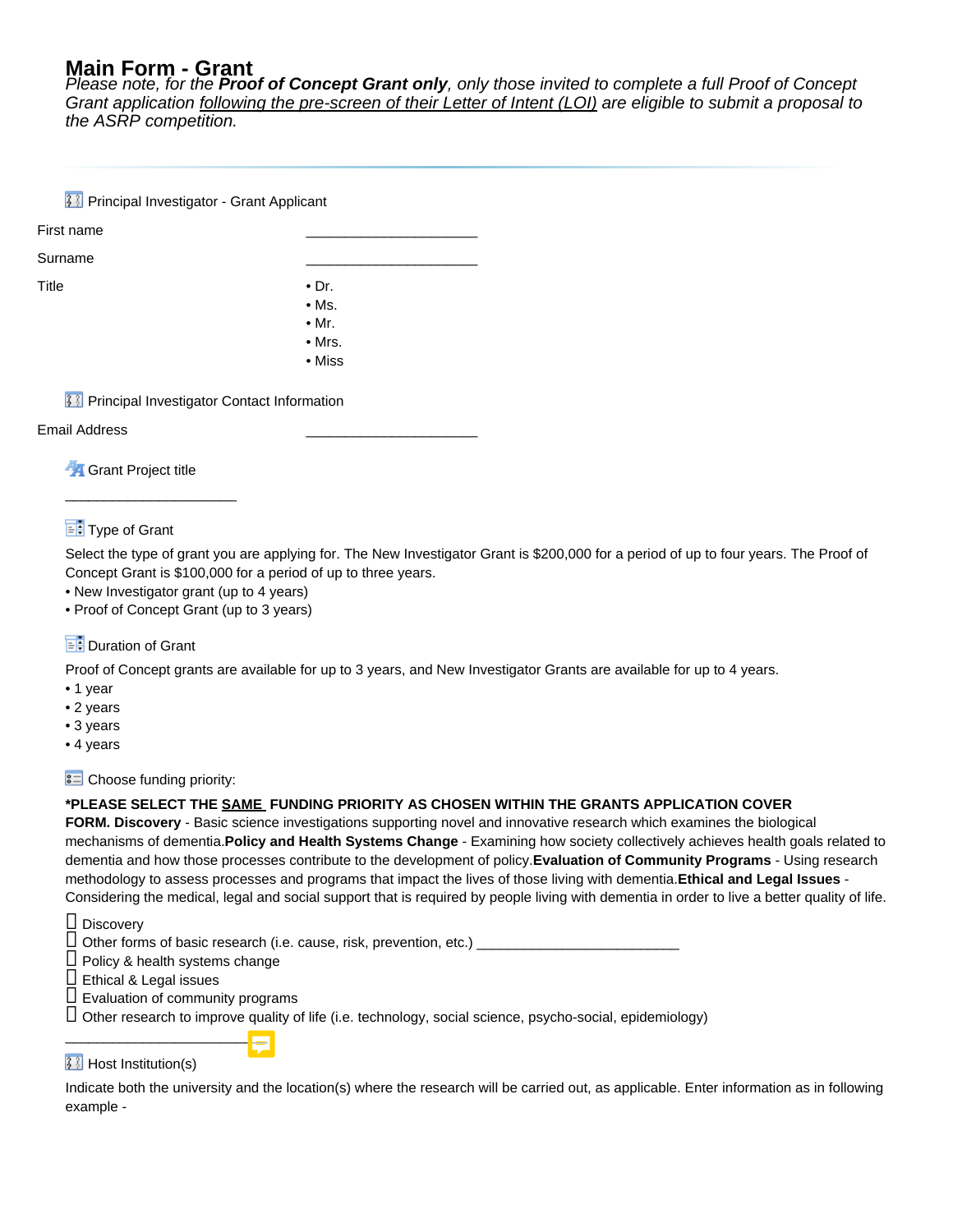University: University of Calgary Faculty & Department: Faculty of Medicine, Department of Psychiatry Research Institution (1): Hotchkiss Brain Institute Research Institution (2): Foothills Medical Centre

Province/Territory **• Alberta** 

- British Columbia
- Manitoba • New Brunswick
- Newfoundland and Labrador
- Northwest Territories
- Nova Scotia
- Nunavut
- Ontario
- Prince Edward Island
- Quebec
- Saskatchewan
- Yukon

University \_\_\_\_\_\_\_\_\_\_\_\_\_\_\_\_\_\_\_\_\_\_

Faculty & Department

Research Institution (1)

Research Institution (2)

**33** Financial Officer

This is the individual, at your institution, who would administer grant funds.

Surname \_\_\_\_\_\_\_\_\_\_\_\_\_\_\_\_\_\_\_\_\_\_

First name \_\_\_\_\_\_\_\_\_\_\_\_\_\_\_\_\_\_\_\_\_\_

Address \_\_\_\_\_\_\_\_\_\_\_\_\_\_\_\_\_\_\_\_\_\_

City \_\_\_\_\_\_\_\_\_\_\_\_\_\_\_\_\_\_\_\_\_\_

Province/Territory **• Alberta** 

- 
- British Columbia
- Manitoba • New Brunswick
- Newfoundland and Labrador
- Northwest Territories
- Nova Scotia
- Nunavut
- Ontario
- Prince Edward Island
- Quebec
- Saskatchewan
- Yukon

Postal code \_\_\_\_\_\_\_\_\_\_\_\_\_\_\_\_\_\_\_\_\_\_

Email \_\_\_\_\_\_\_\_\_\_\_\_\_\_\_\_\_\_\_\_\_\_

Telephone \_\_\_\_\_\_\_\_\_\_\_\_\_\_\_\_\_\_\_\_\_\_

Fax \_\_\_\_\_\_\_\_\_\_\_\_\_\_\_\_\_\_\_\_\_\_

### **Engagement of People with Lived Experience**

The Alzheimer Society of Canada strongly encourages the involvement of people with lived experience (people living with dementia and/or their caregivers) in research. Please explain how you plan to involve people with lived experience in your research, at what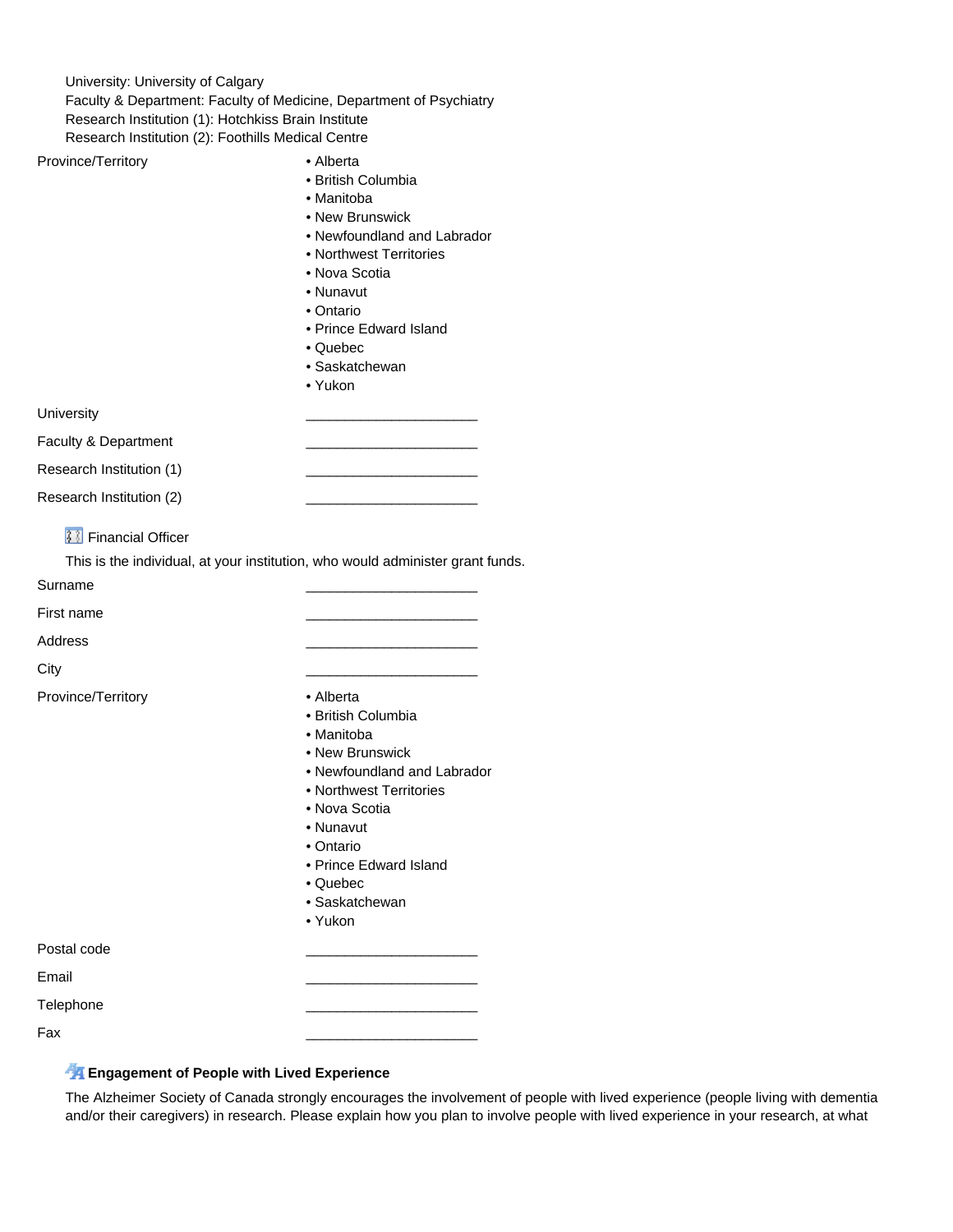| level (e.g., as collaborators, in design, as study participants, etc.), and the importance of this involvement to your project. If you do |
|-------------------------------------------------------------------------------------------------------------------------------------------|
| not plan to include people with lived experience in your research, please justify this decision and make clear why this is not feasible   |
| (100-300 words).                                                                                                                          |

\_\_\_\_\_\_\_\_\_\_\_\_\_\_\_\_\_\_\_\_\_\_\_\_\_\_\_\_\_\_\_\_\_\_\_\_\_\_\_\_\_\_\_\_\_\_\_\_\_\_\_\_\_\_\_\_\_\_\_\_\_

| <b>8 ASRP/New Brunswick Health Research Foundation (NBHRF) Grant</b><br>Applicants based at institutions in New Brunswick may be eligible for this grant. Please consult the requirements detailed in the<br>ASRP Application Guidelines and indicate below if you would like to be considered for the ASRP/NBHRF Grant.<br>$\Box$ Yes<br>$\Box$ No<br>Proposed project start date (July 1, August 1, September 1 or October 1)<br>If the applicant is currently funded by the ASRP, please indicate below when funding will end<br><b>33</b> Common Alzheimer's Disease Research Ontology (CADRO)<br>Click here for the CADRO coding list.<br>Scientific Summary of Research Proposal<br>The objective(s), rationale, hypotheses, research plan and the significance of the study should be summarized here. The summary<br>must include a clear explanation of the relevance of the proposed project to Alzheimer's disease and related dementias. Max: 500<br>words<br>Response to Previous Reviews<br>If a version of the present application has been submitted previously to the Alzheimer Society Research Program, but was not<br>funded, the applicant must respond in the space below to the comments of previous reviewers. The response should stand alone,<br>i.e., not require reference to any other documents, including the previous application. Max: 750 words |                |  |  |  |
|-----------------------------------------------------------------------------------------------------------------------------------------------------------------------------------------------------------------------------------------------------------------------------------------------------------------------------------------------------------------------------------------------------------------------------------------------------------------------------------------------------------------------------------------------------------------------------------------------------------------------------------------------------------------------------------------------------------------------------------------------------------------------------------------------------------------------------------------------------------------------------------------------------------------------------------------------------------------------------------------------------------------------------------------------------------------------------------------------------------------------------------------------------------------------------------------------------------------------------------------------------------------------------------------------------------------------------------------------------------------------------------|----------------|--|--|--|
|                                                                                                                                                                                                                                                                                                                                                                                                                                                                                                                                                                                                                                                                                                                                                                                                                                                                                                                                                                                                                                                                                                                                                                                                                                                                                                                                                                                   |                |  |  |  |
|                                                                                                                                                                                                                                                                                                                                                                                                                                                                                                                                                                                                                                                                                                                                                                                                                                                                                                                                                                                                                                                                                                                                                                                                                                                                                                                                                                                   |                |  |  |  |
|                                                                                                                                                                                                                                                                                                                                                                                                                                                                                                                                                                                                                                                                                                                                                                                                                                                                                                                                                                                                                                                                                                                                                                                                                                                                                                                                                                                   |                |  |  |  |
|                                                                                                                                                                                                                                                                                                                                                                                                                                                                                                                                                                                                                                                                                                                                                                                                                                                                                                                                                                                                                                                                                                                                                                                                                                                                                                                                                                                   | Category       |  |  |  |
|                                                                                                                                                                                                                                                                                                                                                                                                                                                                                                                                                                                                                                                                                                                                                                                                                                                                                                                                                                                                                                                                                                                                                                                                                                                                                                                                                                                   | Topic<br>Theme |  |  |  |
|                                                                                                                                                                                                                                                                                                                                                                                                                                                                                                                                                                                                                                                                                                                                                                                                                                                                                                                                                                                                                                                                                                                                                                                                                                                                                                                                                                                   |                |  |  |  |
|                                                                                                                                                                                                                                                                                                                                                                                                                                                                                                                                                                                                                                                                                                                                                                                                                                                                                                                                                                                                                                                                                                                                                                                                                                                                                                                                                                                   |                |  |  |  |
|                                                                                                                                                                                                                                                                                                                                                                                                                                                                                                                                                                                                                                                                                                                                                                                                                                                                                                                                                                                                                                                                                                                                                                                                                                                                                                                                                                                   |                |  |  |  |
|                                                                                                                                                                                                                                                                                                                                                                                                                                                                                                                                                                                                                                                                                                                                                                                                                                                                                                                                                                                                                                                                                                                                                                                                                                                                                                                                                                                   |                |  |  |  |
|                                                                                                                                                                                                                                                                                                                                                                                                                                                                                                                                                                                                                                                                                                                                                                                                                                                                                                                                                                                                                                                                                                                                                                                                                                                                                                                                                                                   |                |  |  |  |

 $\blacksquare$ 

 $\overline{\mathbf{E}}$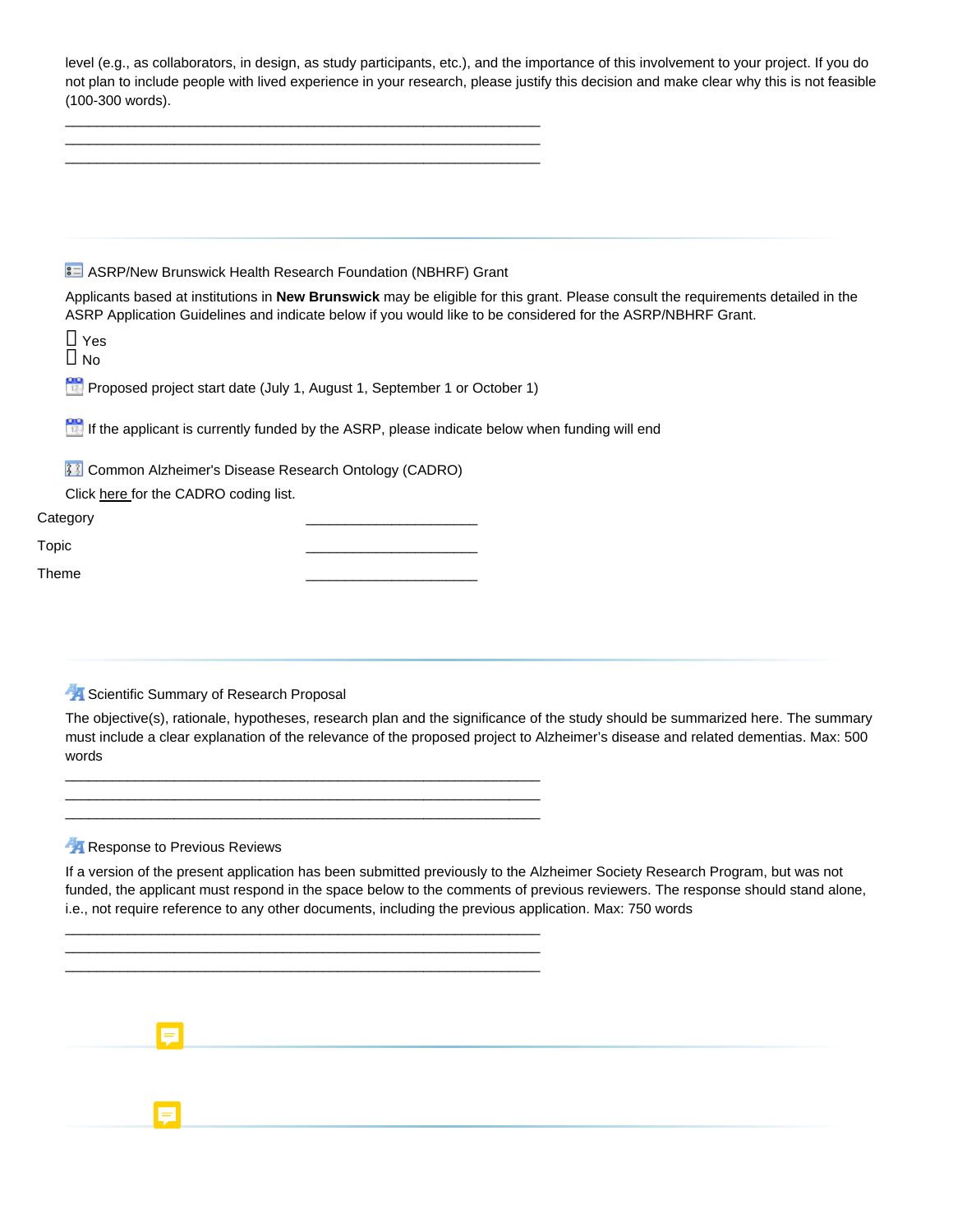$\mathbb{H}$  How many co-investigators do you have (for Proof of Concept Grant applicants only)? All co-investigators must meet the same eligibility criteria as the Principal Investigator.

- 1
- 2
- 3
- 4
- 5
- 6
- 7
- 8
- 9 • 10

# **33** Co-investigator 1

Within this section, please include details on your Co-Investigator (for Proof of Concept Grants) Name \_\_\_\_\_\_\_\_\_\_\_\_\_\_\_\_\_\_\_\_\_\_

University \_\_\_\_\_\_\_\_\_\_\_\_\_\_\_\_\_\_\_\_\_\_ Faculty & Department Research Institution (1) \_\_\_\_\_\_\_\_\_\_\_\_\_\_\_\_\_\_\_\_\_\_ Research Institution (2) \_\_\_\_\_\_\_\_\_\_\_\_\_\_\_\_\_\_\_\_\_\_ Email \_\_\_\_\_\_\_\_\_\_\_\_\_\_\_\_\_\_\_\_\_\_ **33** Co-investigator 2 Name \_\_\_\_\_\_\_\_\_\_\_\_\_\_\_\_\_\_\_\_\_\_ University \_\_\_\_\_\_\_\_\_\_\_\_\_\_\_\_\_\_\_\_\_\_ Faculty & Department Research Institution (1) Research Institution (2) Email \_\_\_\_\_\_\_\_\_\_\_\_\_\_\_\_\_\_\_\_\_\_ **33** Co-investigator 3 Name \_\_\_\_\_\_\_\_\_\_\_\_\_\_\_\_\_\_\_\_\_\_ University \_\_\_\_\_\_\_\_\_\_\_\_\_\_\_\_\_\_\_\_\_\_ Faculty & Department Research Institution (1) Research Institution (2) Email \_\_\_\_\_\_\_\_\_\_\_\_\_\_\_\_\_\_\_\_\_\_ **11** Co-investigator 4 Name \_\_\_\_\_\_\_\_\_\_\_\_\_\_\_\_\_\_\_\_\_\_ University \_\_\_\_\_\_\_\_\_\_\_\_\_\_\_\_\_\_\_\_\_\_ Faculty & Department Research Institution (1) Research Institution (2)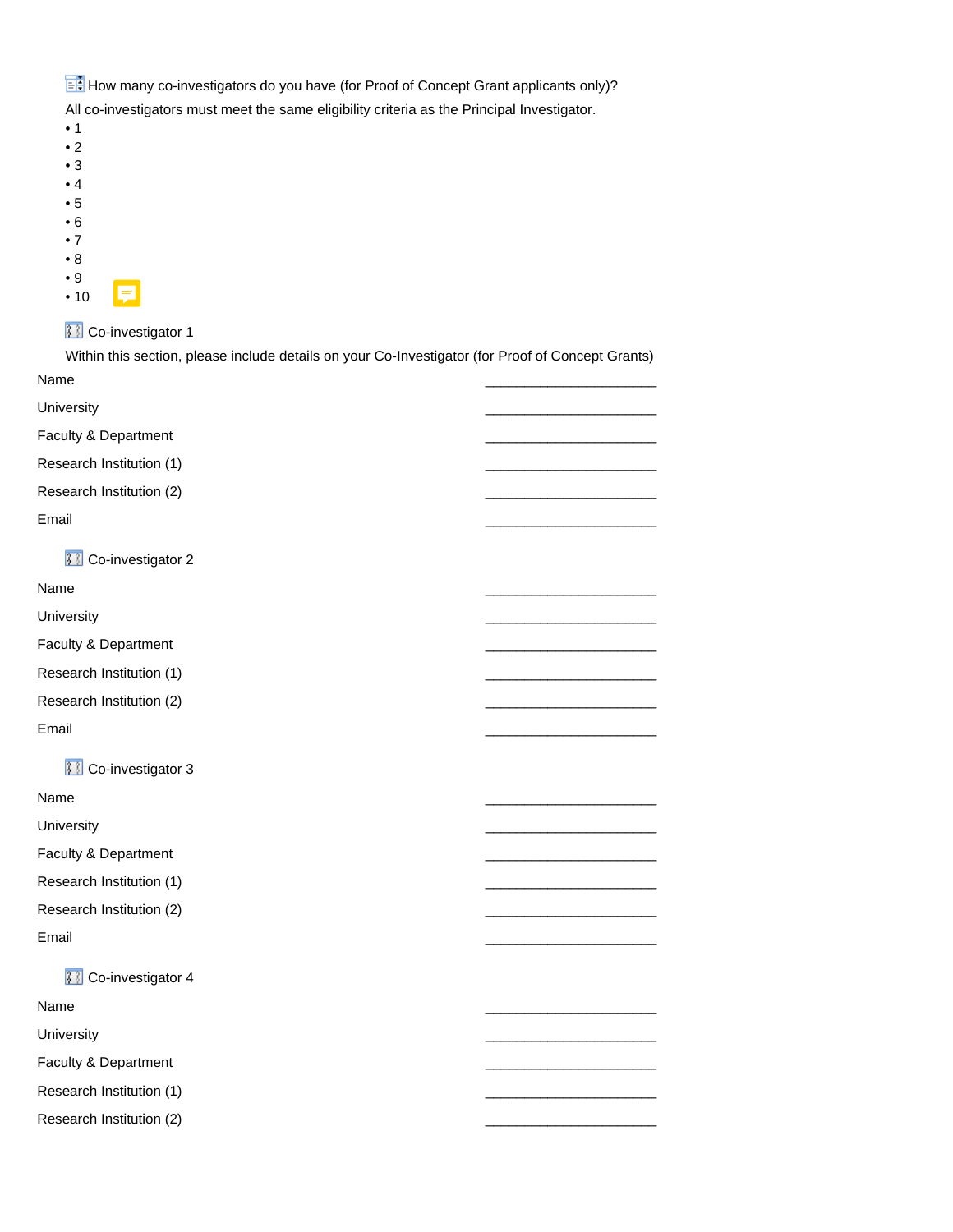#### Email \_\_\_\_\_\_\_\_\_\_\_\_\_\_\_\_\_\_\_\_\_\_

| <b>33</b> Co-investigator 5 |  |
|-----------------------------|--|
| Name                        |  |
| University                  |  |
| Faculty & Department        |  |
| Research Institution (1)    |  |
| Research Institution (2)    |  |
| Email                       |  |
| <b>33</b> Co-investigator 6 |  |
| Name                        |  |
| University                  |  |
| Faculty & Department        |  |
| Research Institution (1)    |  |
| Research Institution (2)    |  |
| Email                       |  |
| <b>33</b> Co-investigator 7 |  |
| Name                        |  |
| University                  |  |
| Faculty & Department        |  |
| Research Institution (1)    |  |
| Research Institution (2)    |  |
| Email                       |  |
|                             |  |
| <b>11</b> Co-investigator 8 |  |
| Name                        |  |
| University                  |  |
| Faculty & Department        |  |
| Research Institution (1)    |  |
| Research Institution (2)    |  |
| Email                       |  |
| <b>33</b> Co-investigator 9 |  |
| Name                        |  |
| University                  |  |
| Faculty & Department        |  |
| Research Institution (1)    |  |
| Research Institution (2)    |  |
| Email                       |  |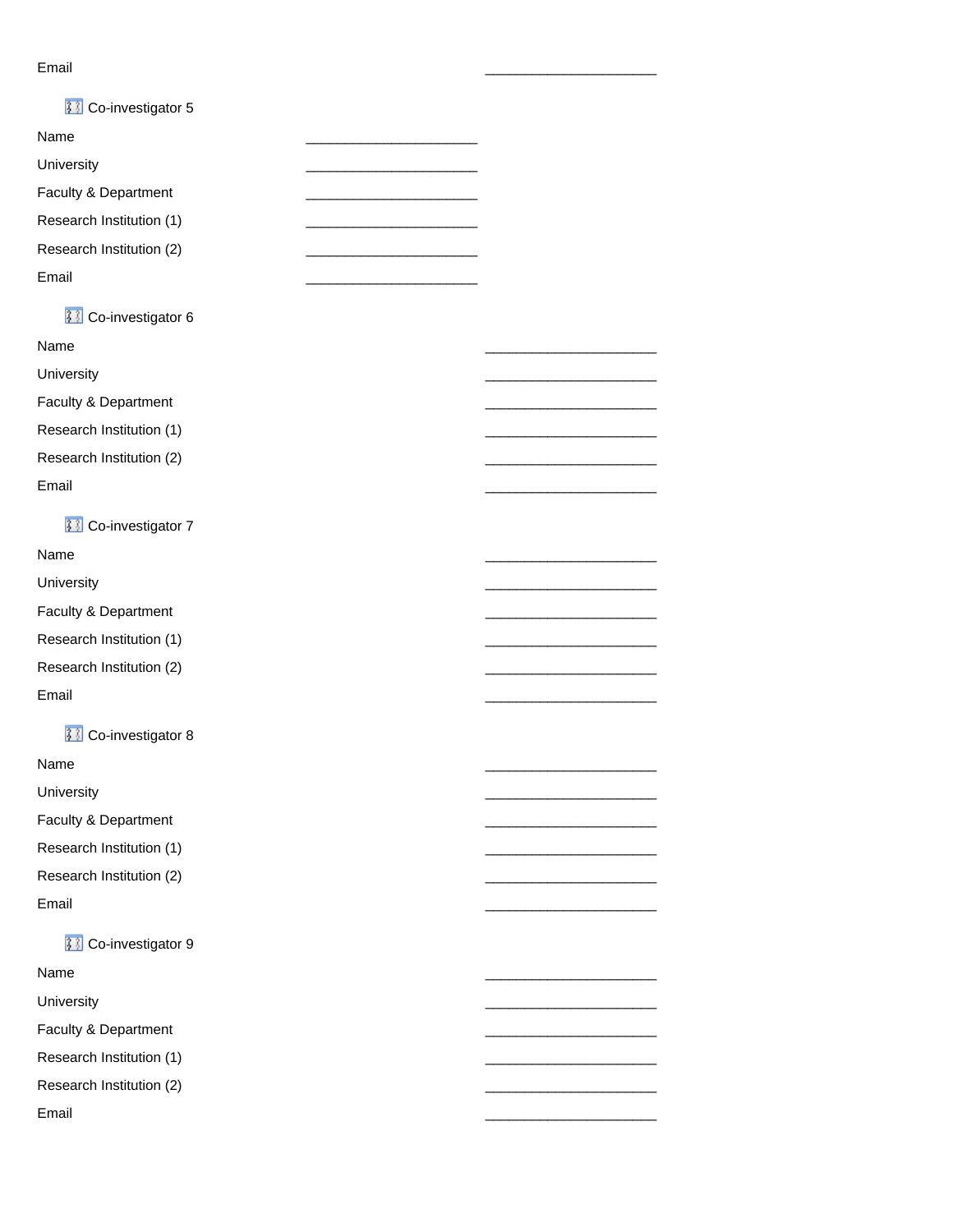# **33** Co-investigator 10

| Name                     |  |
|--------------------------|--|
| University               |  |
| Faculty & Department     |  |
| Research Institution (1) |  |
| Research Institution (2) |  |
| Email                    |  |

**A Collaborators - available to New Investigator and Proof of Concept** 

\_\_\_\_\_\_\_\_\_\_\_\_\_\_\_\_\_\_\_\_\_\_\_\_\_\_\_\_\_\_\_\_\_\_\_\_\_\_\_\_\_\_\_\_\_\_\_\_\_\_\_\_\_\_\_\_\_\_\_\_\_ \_\_\_\_\_\_\_\_\_\_\_\_\_\_\_\_\_\_\_\_\_\_\_\_\_\_\_\_\_\_\_\_\_\_\_\_\_\_\_\_\_\_\_\_\_\_\_\_\_\_\_\_\_\_\_\_\_\_\_\_\_ \_\_\_\_\_\_\_\_\_\_\_\_\_\_\_\_\_\_\_\_\_\_\_\_\_\_\_\_\_\_\_\_\_\_\_\_\_\_\_\_\_\_\_\_\_\_\_\_\_\_\_\_\_\_\_\_\_\_\_\_\_

Please list collaborators (co-applicants are not included as collaborators). Include their name, role/title, and their affiliated institution/organization. (Collaborators are encouraged to provide applicants with a written statement confirming their commitment to collaboration, which can be uploaded by the applicant within the Appendices section on page 4.)

### **Budget summary**

ASRP Proof of Concept grant funding is up to \$100,000 in total and the maximum term is 3 years. The ASRP New Investigator Operating Grant funding is up to \$200,000 in total to a maximum term of 4 years. Please summarize budget in lines below, categorizing expenses as:- Personnel: Indicate the salary and benefits proposed for each individual supported by the grant. Rates of pay must be in accordance with the salary scales of the host institution. Principal investigators and co-investigators are not eligible to receive remuneration from funds provided by ASRP.- Equipment: Computers of any kind, programs, printers, computer related devices, telephones, and telephone related charges are not accepted as allowable expenses, nor are payments for servicing equipment or consultant services- Experimental animals- Materials and supplies- Travel (maximum: \$2,500/year)- Open access publication (maximum: \$2,500/year)- Other

| Category                                                                                                                              | Year 1 | Year 2 |
|---------------------------------------------------------------------------------------------------------------------------------------|--------|--------|
| • Personnel<br>• Equipment<br>• Experimental animals<br>• Materials and supplies<br>• Travel<br>$\bullet$ Other                       |        |        |
| • Open access publications                                                                                                            |        |        |
| • Personnel<br>• Equipment<br>• Experimental animals<br>• Materials and supplies<br>• Travel<br>• Other<br>• Open access publications |        |        |
|                                                                                                                                       |        |        |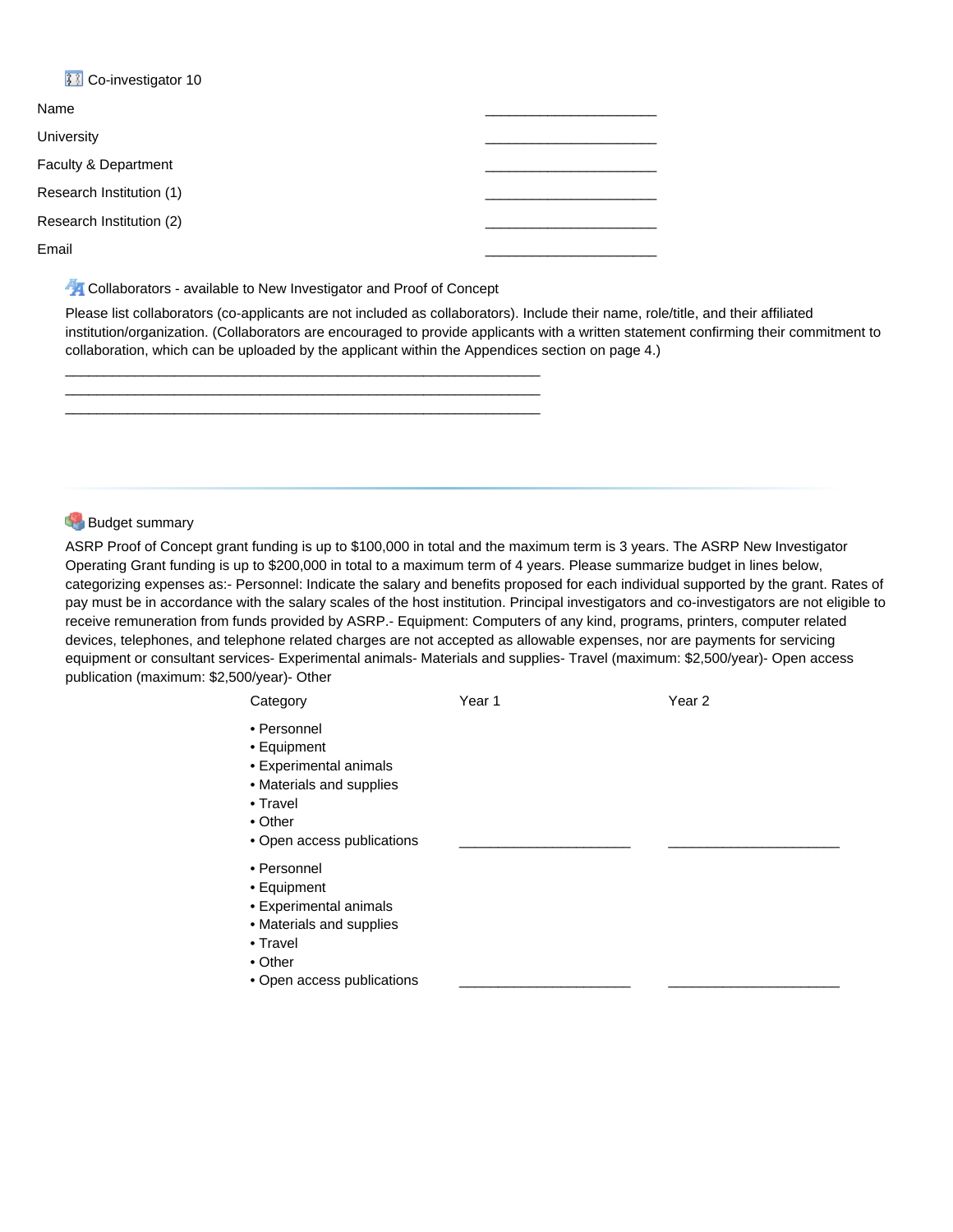- Personnel
- Equipment
- Experimental animals
- Materials and supplies
- Travel
- Other
- Open access publications \_\_\_\_\_\_\_\_\_\_\_\_\_\_\_\_\_\_\_\_\_\_ \_\_\_\_\_\_\_\_\_\_\_\_\_\_\_\_\_\_\_\_\_\_
- Personnel
- Equipment
- Experimental animals
- Materials and supplies
- Travel
- Other
- Open access publications \_\_\_\_\_\_\_\_\_\_\_\_\_\_\_\_\_\_\_\_\_\_ \_\_\_\_\_\_\_\_\_\_\_\_\_\_\_\_\_\_\_\_\_\_
- Personnel
- Equipment
- Experimental animals
- Materials and supplies
- Travel
- Other
- Open access publications \_\_\_\_\_\_\_\_\_\_\_\_\_\_\_\_\_\_\_\_\_\_ \_\_\_\_\_\_\_\_\_\_\_\_\_\_\_\_\_\_\_\_\_\_
- Personnel
- Equipment
- Experimental animals
- Materials and supplies
- Travel
- Other
- Open access publications \_\_\_\_\_\_\_\_\_\_\_\_\_\_\_\_\_\_\_\_\_\_ \_\_\_\_\_\_\_\_\_\_\_\_\_\_\_\_\_\_\_\_\_\_
- Personnel
- Equipment
- Experimental animals
- Materials and supplies
- Travel
- Other
- Open access publications \_\_\_\_\_\_\_\_\_\_\_\_\_\_\_\_\_\_\_\_\_\_ \_\_\_\_\_\_\_\_\_\_\_\_\_\_\_\_\_\_\_\_\_\_
- Personnel
- Equipment
- Experimental animals
- Materials and supplies
- Travel
- Other
- Open access publications \_\_\_\_\_\_\_\_\_\_\_\_\_\_\_\_\_\_\_\_\_\_ \_\_\_\_\_\_\_\_\_\_\_\_\_\_\_\_\_\_\_\_\_\_
- Personnel
- Equipment
- Experimental animals
- Materials and supplies
- Travel
- Other
- Open access publications \_\_\_\_\_\_\_\_\_\_\_\_\_\_\_\_\_\_\_\_\_\_ \_\_\_\_\_\_\_\_\_\_\_\_\_\_\_\_\_\_\_\_\_\_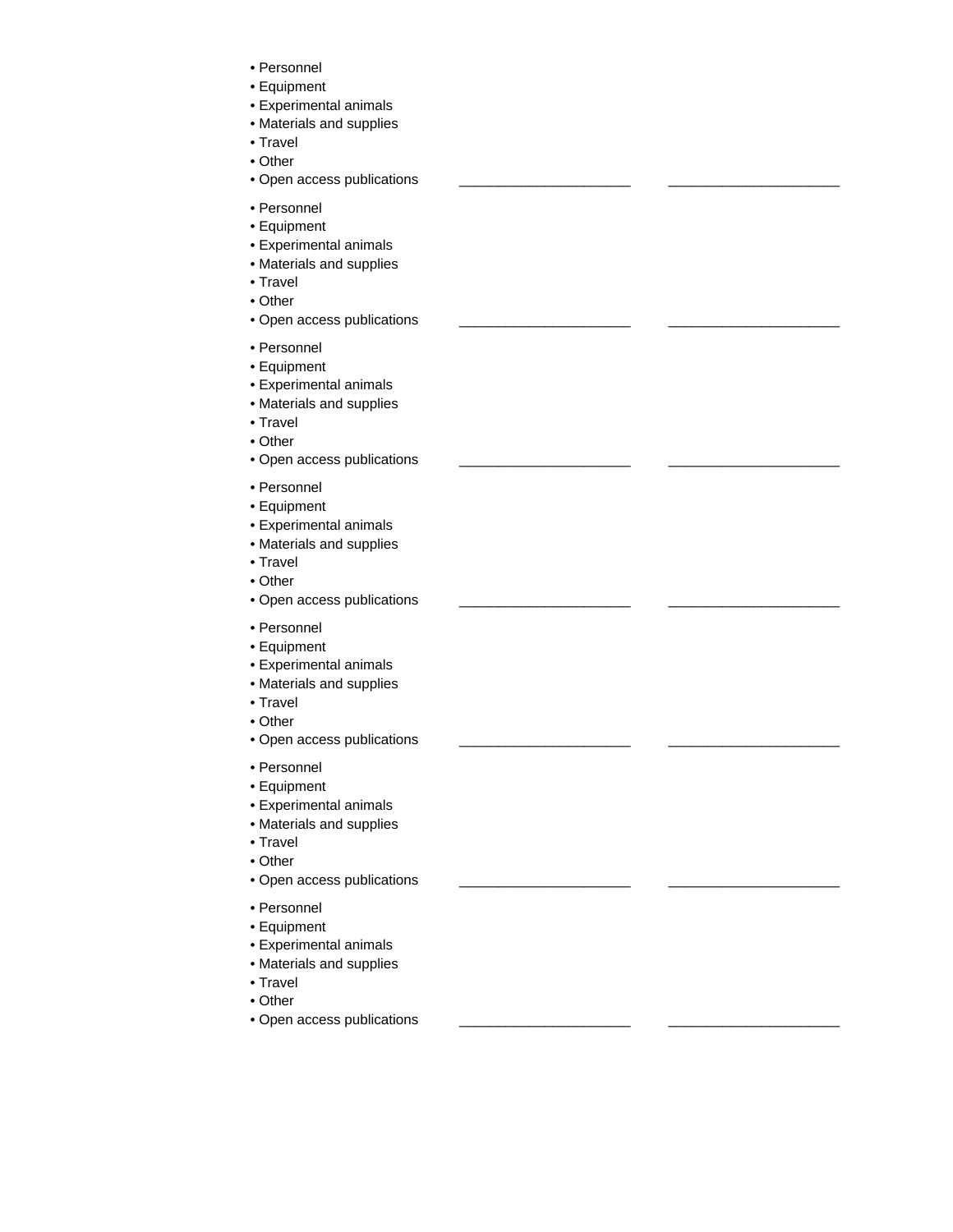| • Equipment<br>• Experimental animals<br>• Materials and supplies<br>• Travel<br>• Other<br>• Open access publications |        |                                                                                 |
|------------------------------------------------------------------------------------------------------------------------|--------|---------------------------------------------------------------------------------|
| Year <sub>3</sub>                                                                                                      | Year 4 |                                                                                 |
|                                                                                                                        |        |                                                                                 |
| <u> La Carlo de la Carlo de la Carlo de la Carlo de la Carlo de la Carlo de la Carlo de la Carlo de la Carlo de l</u>  |        | the contract of the contract of the contract of the contract of the contract of |
|                                                                                                                        |        |                                                                                 |
|                                                                                                                        |        | the contract of the contract of the contract of the contract of the contract of |
|                                                                                                                        |        |                                                                                 |
|                                                                                                                        |        |                                                                                 |
|                                                                                                                        |        |                                                                                 |
|                                                                                                                        |        |                                                                                 |
|                                                                                                                        |        |                                                                                 |
|                                                                                                                        |        |                                                                                 |
|                                                                                                                        |        |                                                                                 |

### **Budget justification**

• Personnel

\_\_\_\_\_\_\_\_\_\_\_\_\_\_\_\_\_\_\_\_\_\_\_\_\_\_\_\_\_\_\_\_\_\_\_\_\_\_\_\_\_\_\_\_\_\_\_\_\_\_\_\_\_\_\_\_\_\_\_\_\_ \_\_\_\_\_\_\_\_\_\_\_\_\_\_\_\_\_\_\_\_\_\_\_\_\_\_\_\_\_\_\_\_\_\_\_\_\_\_\_\_\_\_\_\_\_\_\_\_\_\_\_\_\_\_\_\_\_\_\_\_\_ \_\_\_\_\_\_\_\_\_\_\_\_\_\_\_\_\_\_\_\_\_\_\_\_\_\_\_\_\_\_\_\_\_\_\_\_\_\_\_\_\_\_\_\_\_\_\_\_\_\_\_\_\_\_\_\_\_\_\_\_\_

Briefly describe the roles of research personnel, including rationale for their qualifications and salary. Itemize equipment, experimental animals, materials and supplies and any other expenses. Provide travel details, including purpose of trip(s) and destination(s) and who will travel. Note: In accordance with the policy of the Health Charities Coalition of Canada (HCCC), the ASRP does not fund indirect costs (i.e. costs associated with the administration of the grant and/or the maintenance of the lab – heating, lighting etc.)

\_\_\_\_\_\_\_\_\_\_\_\_\_\_\_\_\_\_\_\_\_\_ \_\_\_\_\_\_\_\_\_\_\_\_\_\_\_\_\_\_\_\_\_\_

|   | Ξ |
|---|---|
| - |   |
|   |   |

 $\equiv$  1) Animal Research:

In the case of animal experimentation, lab procedures must conform to the Guiding Principles for Animal Experimentation as enunciated by the Canadian Council on Animal Care.

 $\Box$  Statement included  $\square$  Statement to be sent  $\Box$  Not applicable

 $\left| \frac{2}{2} \right|$  2) Human Research:

In the case of human experimentation, the proposed research must be reviewed in a manner which conforms to the guidelines as outlined in the Tri-Council Policy Statement, "Ethical Conduct for Research Involving Humans". Projects that utilize discussions, sometimes audio or video-recorded, involving patients, care-givers, family members, and associated health professionals, may touch on issues that can be considered private or confidential. In these instances the applicant must provide a written assurance that agreement to obtain and use this information was given by the persons concerned.

□ Statement included  $\square$  Statement to be sent  $\square$  Not applicable

 $\approx$  3) Biological and Chemical Hazards